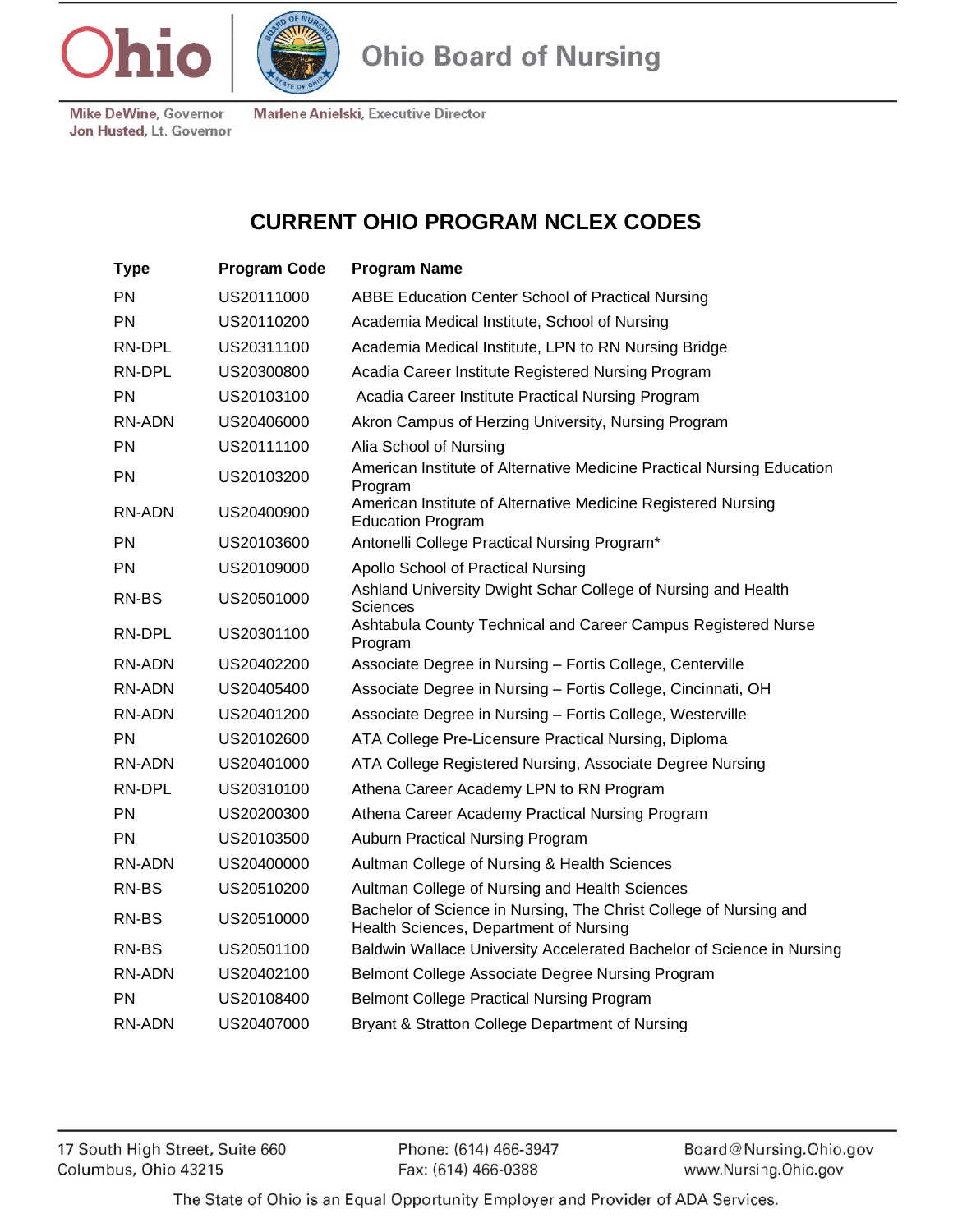| RN-ADN        | US20408800 | Bryant & Stratton College, Nursing Program Akron                                               |
|---------------|------------|------------------------------------------------------------------------------------------------|
| <b>PN</b>     | US20110400 | Bryant & Stratton (Akron Campus), Licensed Practical Nursing Program                           |
| <b>PN</b>     | US20110300 | Bryant & Stratton College Licensed Practical Nursing Program                                   |
| RN-BS         | US20501600 | Bryant and Stratton College Bachelor of Science in Nursing Degree                              |
| <b>PN</b>     | US20108900 | Butler Tech Program of Practical Nurse Education                                               |
| RN-BS         | US20504600 | Capital University School of Nursing                                                           |
| RN-BS         | US20500500 | Case Western Reserve University Frances Payne Bolton School of<br>Nursing                      |
| RN-BS         | US20508400 | Cedarville University School of Nursing                                                        |
| RN-ADN        | US20402400 | Central Ohio Technical College Associate Degree, Registered Nurse<br><b>Technology Program</b> |
| <b>PN</b>     | US20101600 | Central Ohio Technical College, Practical Nursing Program                                      |
| <b>PN</b>     | US20105600 | Central School of Practical Nursing, Inc.                                                      |
| RN-BS         | US20504000 | Chamberlain College of Nursing, Baccalaureate Degree in Nursing<br>Program                     |
| RN-BS         | US20501400 | Chamberlain College of Nursing - Cleveland                                                     |
| PN            | US20109500 | Choffin School of Practical Nursing                                                            |
| <b>PN</b>     | US20100300 | Cincinnati State Great Oaks School of Practical Nursing                                        |
| RN-ADN        | US20403500 | Clark State College - Springfield Regional School of Nursing                                   |
| <b>PN</b>     | US20107700 | Clark State College Practical Nurse Program                                                    |
| RN-BS         | US20500100 | <b>Cleveland State University School of Nursing</b>                                            |
| <b>PN</b>     | US20100200 | <b>Collins Career Technical Center</b>                                                         |
| RN-DPL        | US20310000 | Collins Career Technical Center LPN-RN Diploma Nursing Program                                 |
| <b>PN</b>     | US20102500 | Columbiana County Career and Technical Center Practical Nurse<br>Program                       |
| RN-DPL        | US20310500 | Columbiana County Career and Technical Center, LPN-RN Nursing<br>Program                       |
| <b>PN</b>     | US20109800 | <b>Columbus School of Practical Nursing</b>                                                    |
| <b>RN-ADN</b> | US20402500 | Columbus State Community College, Associate Degree Nursing<br>Program                          |
| <b>PN</b>     | US20101400 | Columbus State Community College Practical Nurse Program                                       |
| RN-ADN        | US20403900 | Cuyahoga Community College, Associate Degree Nursing Program                                   |
| PN            | US20105100 | Cuyahoga Community College Division of Nursing Education Practical<br>Nursing Program          |
| RN-ADN        | US20405700 | Eastern Gateway Community College Associate Degree of Nursing<br>Program                       |
| <b>PN</b>     | US20106300 | Eastern Gateway Community College School of Practical Nursing                                  |
| RN-ADN        | US20401500 | Edison State Community College, Associate Degree Nursing Program                               |
| RN-DPL        | US20310700 | EHOVE Career Center LPN to RN Diploma Program                                                  |
| PN            | US20109100 | <b>EHOVE School of Practical Nursing EHOVE Career Center</b>                                   |
| PN            | US20104700 | ETI Technical College Practical Nursing Program                                                |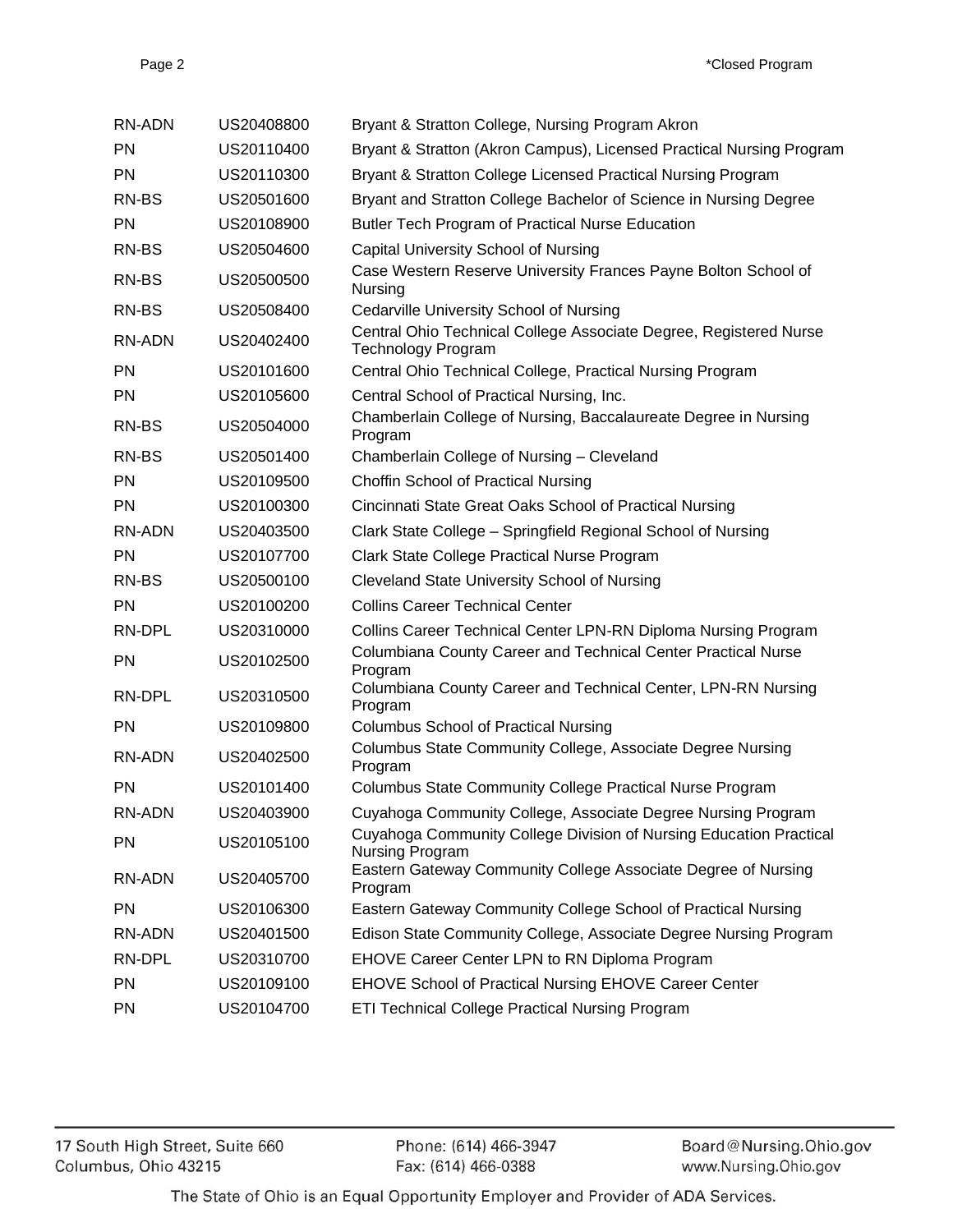| RN-ADN        | US20410200 | ETI Technical College Associate Degree of Applied Science in Nursing                                     |
|---------------|------------|----------------------------------------------------------------------------------------------------------|
| RN-DPL        | US20302000 | Felbry College-School of Nursing LPN to RN Bridge Nursing Program*                                       |
| RN-ADN        | US20409800 | Felbry College - School of Nursing Associate of Applied Science in<br>Nursing                            |
| PN            | US20200000 | Felbry College - School of Nursing Practical Nursing                                                     |
| RN-DPL        | US20306100 | Firelands Regional Medical Center School of Nursing                                                      |
| RN-ADN        | US20405300 | Fortis College School of Nursing Associate Degree in Nursing Program,<br>Cuyahoga Falls, Ohio            |
| <b>PN</b>     | US20202900 | Fortis College School of Nursing Practical Nursing Program, Cuyahoga<br>Falls, Ohio                      |
| RN-BS         | US20508300 | Franciscan University of Steubenville, BSN Program, Department of<br>Nursing                             |
| RN-ADN        | US20408300 | Galen College of Nursing Associate of Science in Nursing Program                                         |
| RN-BS         | US20510500 | Galen College of Nursing Prelicensure Baccalaureate Nursing Degree<br>Program                            |
| RN-ADN        | US20404500 | Good Samaritan College of Nursing and Health Science                                                     |
| <b>RN-MSN</b> | US20500200 | Graduate Entry Nursing Program Frances Payne Bolton School of<br>Nursing Case Western Reserve University |
| <b>PN</b>     | US20102000 | Great Oaks School of Practical Nursing -Secondary PN                                                     |
| <b>PN</b>     | US20109300 | Hannah E. Mullins School of Practical Nursing                                                            |
| RN-BS         | US20510100 | Herzing University - Akron Campus Bachelor of Science in Nursing<br>Program                              |
| <b>PN</b>     | US20110700 | Herzing University Akron Diploma in Practical Nursing Program                                            |
| RN-BS         | US20504300 | Hiram College, Department of Nursing, Baccalaureate Nursing<br><b>Education Program</b>                  |
| RN-ADN        | US20402000 | Hocking College Associate of Applied Science in Nursing                                                  |
| <b>PN</b>     | US20100400 | Hocking College Practical Nursing Program                                                                |
| RN-ADN        | US20408600 | Hondros College of Nursing Associate Degree in Nursing                                                   |
| <b>PN</b>     | US20206500 | Hondros College of Practical Nursing Diploma                                                             |
| RN-ADN        | US20402600 | James A. Rhodes State College, Associate Degree Nursing Program                                          |
| <b>PN</b>     | US20101700 | James A. Rhodes State College Practical Nursing Program                                                  |
| RN-ADN        | US20406200 | Kent State University College of Applied and Technical Studies                                           |
| RN-BS         | US20504700 | Kent State University College of Nursing, BSN Program                                                    |
| RN-BS         | US20501200 | <b>Kettering College</b>                                                                                 |
| PN            | US20100700 | Knox County Career Center Licensed Practical Nursing Program                                             |
| RN-DPL        | US20310200 | Knox Technical Center - LPN to RN Transition Program                                                     |
| RN-ADN        | US20403800 | Lakeland Community College Associate Degree Program in Nursing                                           |
| RN-ADN        | US20405000 | Lorain County Community College Associate Degree Nursing Program                                         |
| PN            | US20106900 | Lorain County Community College Practical Nursing Program                                                |
| RN-BS         | US20500800 | Lourdes University, Bachelor of Science in Nursing Program                                               |
| RN-MSN        | US20510900 | Lourdes University, Direct Entry Master of Science in Nursing Program                                    |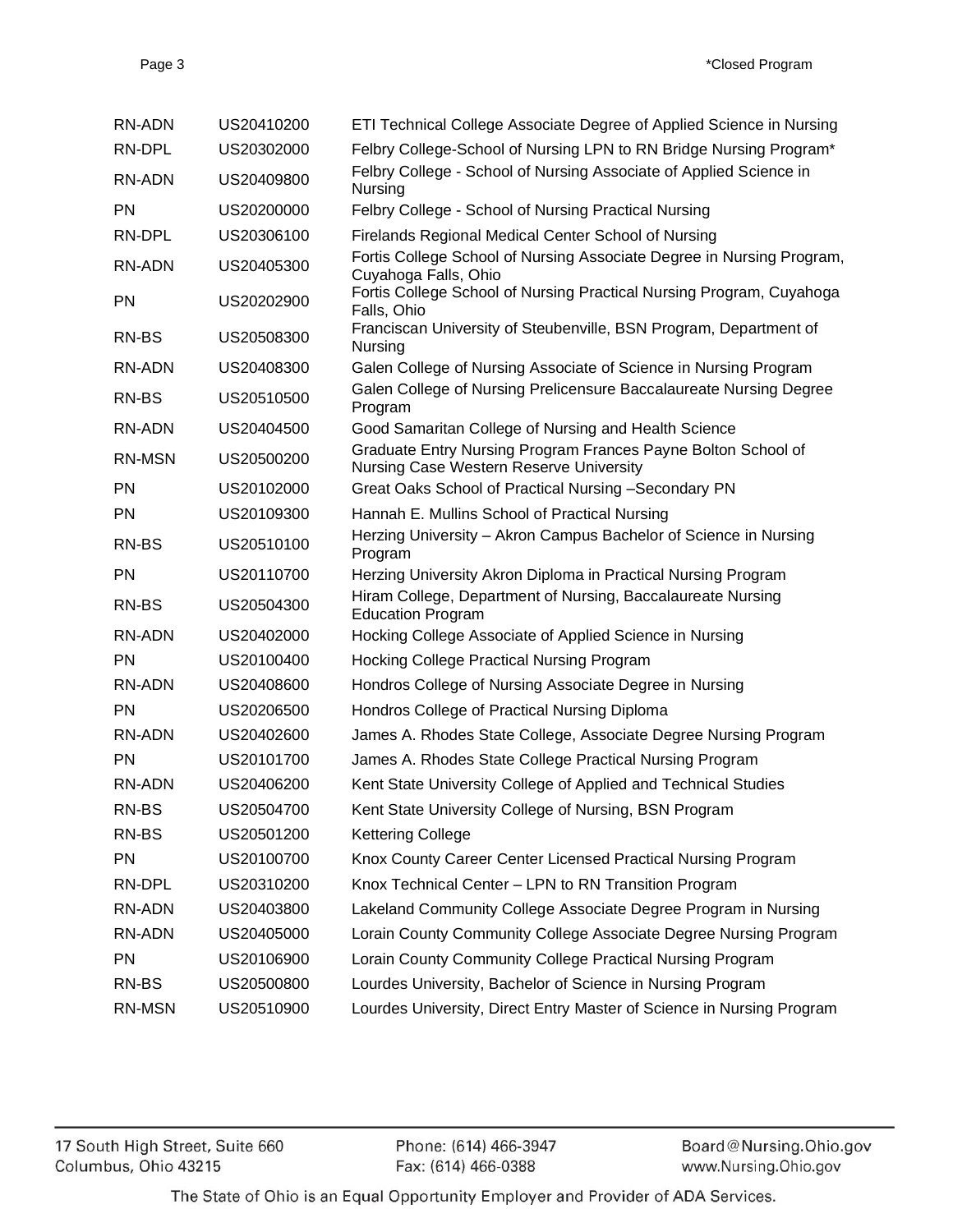| RN-BS         | US20500400 | Malone University School of Nursing                                                                 |
|---------------|------------|-----------------------------------------------------------------------------------------------------|
| RN-ADN        | US20402700 | Marion Technical College Nursing Program                                                            |
| PN            | US20102700 | MDT College of Health Sciences Practical Nursing Program                                            |
| RN-ADN        | US20400500 | Mercy College of Ohio St. Vincent School of Nursing                                                 |
| RN-BS         | US20502200 | Mercy College of Ohio, Baccalaureate Nursing Program                                                |
| RN-BS         | US20503700 | Miami University Bachelor of Science in Nursing Program                                             |
| RN-DPL        | US20311200 | Miami Valley Career Technology Center, Adult Education Registered<br>Nurse Diploma Program          |
| PN            | US20101300 | Miami Valley Career Technology Center Program of Practical Nurse<br>Education                       |
| <b>PN</b>     | US20107100 | Mid-East Career and Technology Center - Adult Education PN<br>Program                               |
| RN-DPL        | US20310300 | Mid-East Career and Technology Centers Diploma RN Program                                           |
| <b>PN</b>     | US20106600 | Mid-East Career and Technology Centers, Zanesville Campus High<br>School PN Program                 |
| RN-BS         | US20509800 | Mount St. Joseph University BSN Program                                                             |
| <b>RN-MSN</b> | US20509700 | Mount St. Joseph University MSN Program                                                             |
| RN-BS         | US20500600 | Mount Carmel College of Nursing                                                                     |
| RN-BS         | US20506500 | Mount Vernon Nazarene University School of Nursing and Health<br><b>Sciences Nursing Department</b> |
| RN-BS         | US20501800 | Muskingum University Bachelor of Science in Nursing Program                                         |
| RN-ADN        | US20404600 | North Central State College Associate Degree Nursing Program                                        |
| <b>PN</b>     | US20100800 | North Central State College Practical Nurse Program                                                 |
| <b>PN</b>     | US20103800 | Northcoast Medical Training Academy Practical Nursing Program*                                      |
| RN-ADN        | US20401400 | Northwest State Community College Associate Degree Nursing<br>Program                               |
| <b>PN</b>     | US20106200 | Northwest State Community College Practical Nursing Program                                         |
| RN-BS         | US20503500 | Notre Dame College Bachelor of Science in Nursing Program                                           |
| <b>PN</b>     | US20103300 | Ohio Institute of Allied Health Practical Nursing Program                                           |
| RN-DPL        | US20300400 | Ohio Institute of Allied Health, Inc., Nursing Education Program                                    |
| RN-ADN        | US20410000 | Ohio Medical Career College One Plus One Associate of Applied<br>Science in Nursing                 |
| RN-DPL        | US20309600 | Ohio Medical Career College One Plus One Nursing Education<br>Program                               |
| <b>PN</b>     | US20200700 | Ohio Medical Career College Practical Nursing Education Program                                     |
| RN-BS         | US20502600 | Ohio Northern University Bachelor of Science in Nursing Program                                     |
| <b>RN-ADN</b> | US20403200 | Ohio University Associate Degree Nursing Program                                                    |
| RN-BS         | US20502000 | <b>Ohio University School of Nursing</b>                                                            |
| RN-BS         | US20502700 | Ohio University School of Nursing - Chillicothe                                                     |
| RN-BS         | US20502900 | Ohio University School of Nursing - Southern                                                        |
| RN-BS         | US20502800 | Ohio University School of Nursing - Zanesville                                                      |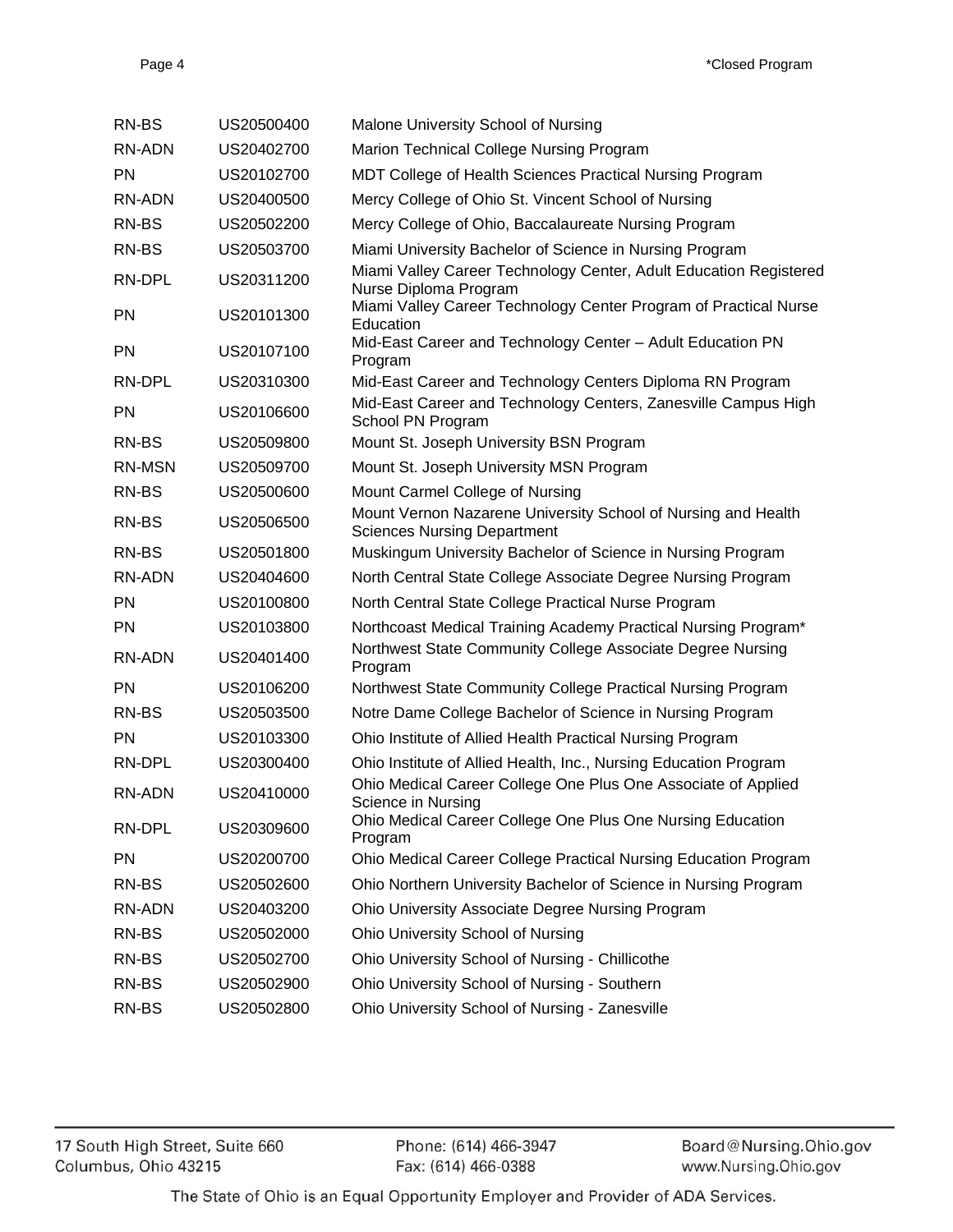| RN-ADN        | US20403300 | Ohio Valley College of Technology School of Nursing Associate Degree<br>in Nursing               |
|---------------|------------|--------------------------------------------------------------------------------------------------|
| <b>RN-ADN</b> | US20410100 | OIAH Associate Degree RN Program                                                                 |
| RN-BS         | US20500300 | Otterbein Nursing Program, Otterbein University                                                  |
| <b>RN-ADN</b> | US20401800 | <b>Owens Community College Nursing Programs</b>                                                  |
| <b>PN</b>     | US20102400 | Owens Community College Practical Nurse Program                                                  |
| <b>PN</b>     | US20101100 | Pickaway-Ross Practical Nursing Education Program                                                |
| <b>PN</b>     | US20107600 | Portage Lakes Career Center-W. Howard Nicol School of Practical<br>Nursing                       |
| <b>PN</b>     | US20107300 | Practical Nurse Program, Canton City School District                                             |
| <b>PN</b>     | US20105500 | Practical Nursing - Fortis College, Centerville                                                  |
| <b>PN</b>     | US20202800 | Practical Nursing - Fortis College, Cincinnati, OH                                               |
| <b>PN</b>     | US20102800 | Practical Nursing - Fortis College, Westerville                                                  |
| <b>RN-ADN</b> | US20410300 | Professional Skills Institute LPN to RN Bridge Associate Degree                                  |
| <b>PN</b>     | US20101000 | Professional Skills Institute School of Practical Nursing                                        |
| RN-DPL        | US20310600 | Richard Medical Academy Registered Nurse Program                                                 |
| <b>PN</b>     | US20103900 | <b>Richard Medical Academy</b>                                                                   |
| <b>RN-ADN</b> | US20406100 | Ross College - North Canton                                                                      |
| <b>PN</b>     | US20110100 | Ross College - North Canton Practical Nursing Program                                            |
| RN-DPL        | US20310400 | Sandusky Career Center LPN to RN Diploma Program                                                 |
| <b>PN</b>     | US20101900 | Sandusky Career Center School of Practical Nursing                                               |
| <b>PN</b>     | US20100900 | Scioto County Career Technical Center Practical Nursing Program                                  |
| <b>RN-ADN</b> | US20404000 | Shawnee State University, Department of Nursing, Associate Degree<br>Program                     |
| RN-BS         | US20501300 | Shawnee State University, Department of Nursing, Bachelor Degree<br>Program                      |
| RN-ADN        | US20403000 | Sinclair Community College, Associate Degree Nursing Program                                     |
| RN-BS         | US20501700 | South University of Ohio (d/b/a South University) Bachelor of Science in<br>Nursing*             |
| RN-ADN        | US20400100 | Southern State Community College Associate Degree Nursing Program                                |
| PN.           | US20104500 | Southern State Community College Practical Nursing Program                                       |
| RN-ADN        | US20400400 | Stark State College Associate Degree in Nursing Program                                          |
| PN            | US20105900 | <b>Stark State College Practical Nursing</b>                                                     |
| PN            | US20201300 | Stautzenberger College Practical Nursing Program                                                 |
| <b>RN-ADN</b> | US20405600 | Terra State Community College Associate Degree in Nursing Program                                |
| RN-BS         | US20510600 | The Christ College of Nursing and Health Sciences, Accelerated<br>Bachelor of Science in Nursing |
| <b>RN-ADN</b> | US20400200 | The Cincinnati State Bethesda School of Nursing                                                  |
| PN            | US20100000 | The Knoedler School of Practical Nurse Education                                                 |
| RN-BS         | US20508200 | The Ohio State University College of Nursing                                                     |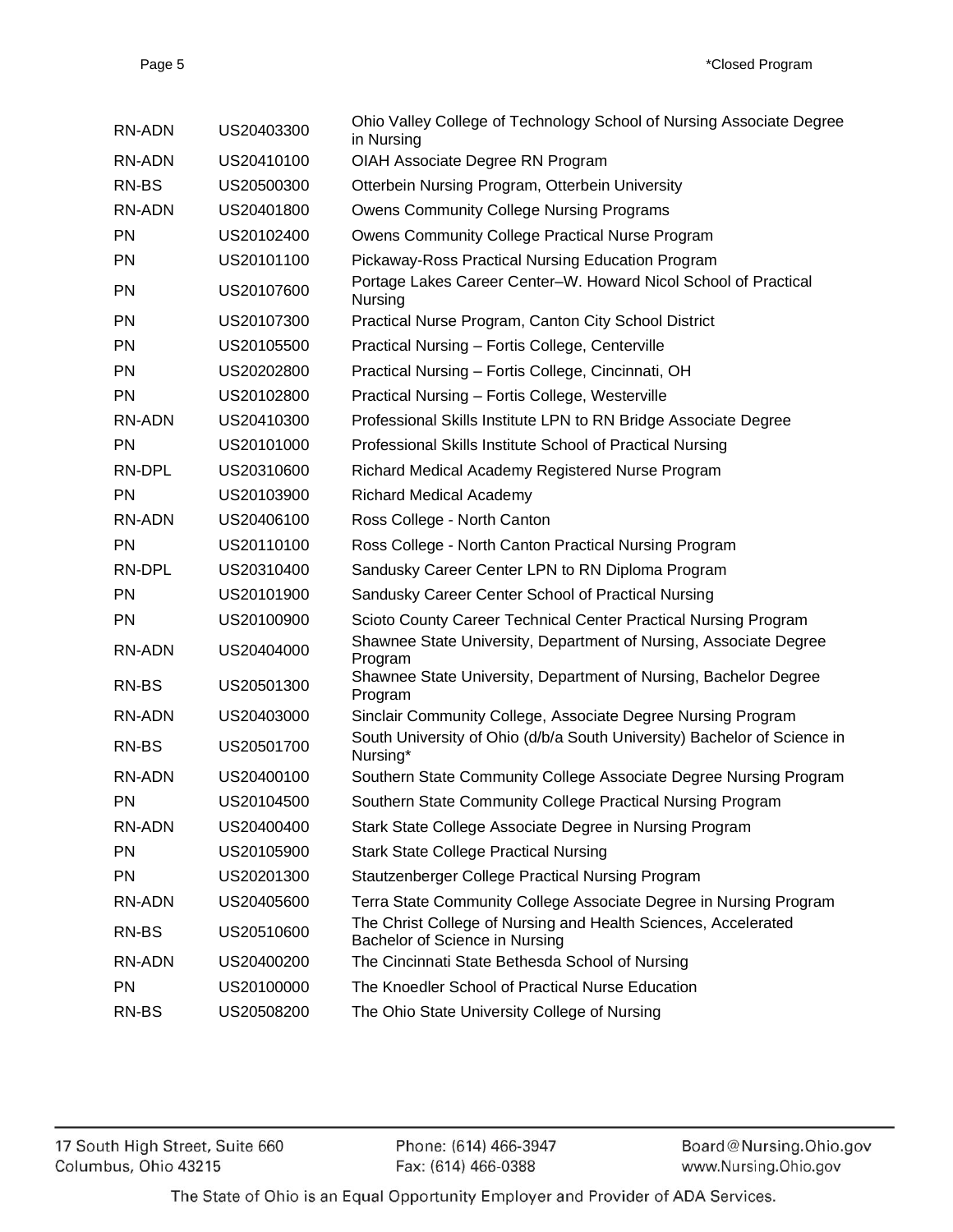| PN            | US20100500 | The Practical Nursing School of Buckeye Hills Career Center                                 |
|---------------|------------|---------------------------------------------------------------------------------------------|
| <b>PN</b>     | US20103000 | The Robert T. White School of Practical Nursing                                             |
| <b>PN</b>     | US20107500 | The School of Nursing at Cuyahoga Valley Career Center                                      |
| PN            | US20110000 | The STEM Academy of Lawrence County at Collins Career Technical<br>Center LPN Program       |
| RN-BS         | US20505600 | The University of Akron School of Nursing BSN Program                                       |
| RN-BS         | US20501900 | The University of Findlay, Department of Nursing                                            |
| RN-BS         | US20507500 | The University of Toledo College of Nursing Bowling Green State<br>University BSN Program   |
| RN-BS         | US20508100 | The University of Toledo College of Nursing BSN Program                                     |
| <b>RN-MSN</b> | US20509900 | The University of Toledo College of Nursing Clinical Nurse Leader<br>Program-MSN Program    |
| <b>PN</b>     | US20105200 | Toledo School of Practical Nursing*                                                         |
| <b>PN</b>     | US20109400 | Tri-Rivers Center for Adult Education in Nursing                                            |
| RN-DPL        | US20301500 | Tri-Rivers School of Nursing Diploma Program                                                |
| RN-DPL        | US20300900 | Trinity Health System School of Nursing                                                     |
| <b>PN</b>     | US20110800 | Trumbull Career & Technical Center School of Practical Nursing: Adult                       |
| <b>RN-MSN</b> | US20510700 | University of Cincinnati Accelerated Direct Entry MSN Program                               |
| RN-BS         | US20509600 | University of Cincinnati, BSN Program                                                       |
| RN-ADN        | US20409600 | University of Cincinnati Blue Ash College                                                   |
| RN-BS         | US20505300 | University of Mount Union, Department of Nursing                                            |
| <b>RN-ADN</b> | US20401900 | University of Rio Grande, Holzer School of Nursing                                          |
| <b>PN</b>     | US20100600 | Upper Valley Career Center Practical Nursing Program                                        |
| RN-BS         | US20508900 | Ursuline College The Breen School of Nursing                                                |
| <b>PN</b>     | US20110900 | Valley College Practical Nursing Diploma Program                                            |
| <b>PN</b>     | US20110500 | Vantage Career Center Practical Nursing Program                                             |
| RN-BS         | US20503000 | Walsh University Gary & Linda Byers School of Nursing                                       |
| <b>RN-ADN</b> | US20400600 | Washington State Community College Associate Degree Nursing<br>Program                      |
| PN            | US20108700 | Washington State Community College Practical Nursing Education                              |
| PN            | US20106400 | Wayne County Schools Career Center Adult Practical Nursing Program                          |
| PN            | US20106000 | Wayne County Schools Career Center High School Practical Nursing<br>Program                 |
| PN            | US20108600 | Willoughby - Eastlake School of Practical Nursing - Adult Division                          |
| PN            | US20107400 | Willoughby - Eastlake School of Practical Nursing-High School<br>Division                   |
| RN-BS         | US20510400 | <b>Wittenberg University</b>                                                                |
| RN-BS         | US20508800 | Wright State University - Miami Valley College of Nursing and Health,<br><b>BSN Program</b> |
| RN-BS         | US20510300 | Xavier University Accelerated Bachelor of Science in Nursing                                |
| RN-BS         | US20500900 | Xavier University Bachelor of Science in Nursing Program                                    |